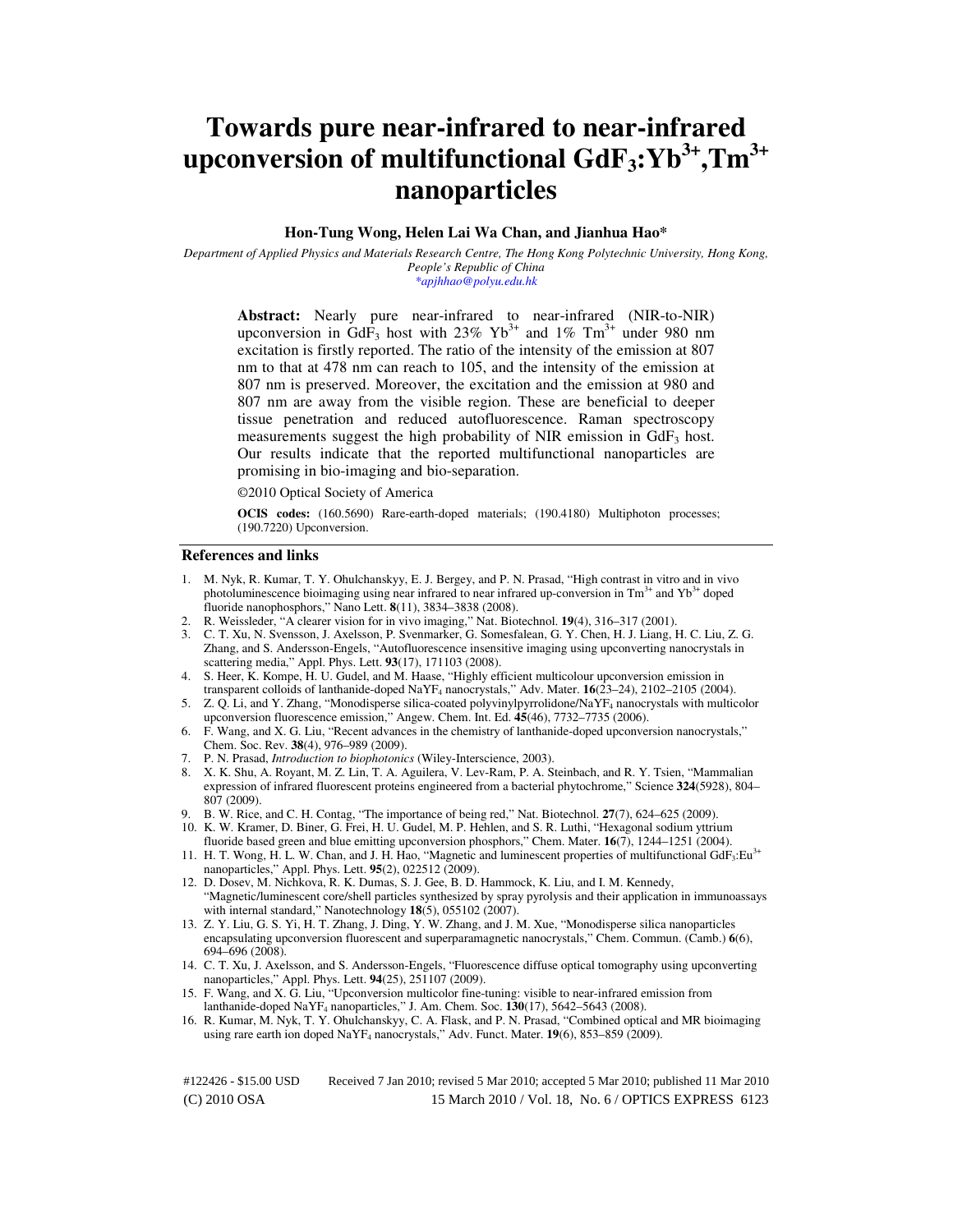- 17. T. Miyakawa, and D. L. Dexter, "Cooperative and stepwise excitation of luminescence: Trivalent rare-earth ions in Yb3+-sensitized crystals," Phys. Rev. B **1**(1), 70–80 (1970).
- 18. W. S. Tsang, W. M. Yu, C. L. Mak, W. L. Tsui, K. H. Wong, and H. K. Hui, "Evidence of the influence of phonon density on Tm<sup>3+</sup> upconversion luminescence in tellurite and germanate glasses," J. Appl. Phys. **91**(4),  $1871 - 1874(2002)$ .
- 19. W. M. Yen, and P. M. Selzer, *Laser spectroscopy of solids, topics in applied physics* (Springer-Verlag, 1986).
- 20. G. F. Wang, W. P. Qin, J. S. Zhang, J. S. Zhang, Y. Wang, C. Y. Cao, L. L. Wang, G. D. Wei, P. F. Zhu, and R. J. Kim, "Synthesis, growth mechanism, and tunable upconversion luminescence of  $Yb^{3+}/Tm^{3+}$ -codoped  $YF_3$ nanobundles," J. Phys. Chem. C **112**(32), 12161–12167 (2008).
- 21. D. Q. Chen, Y. S. Wang, Y. L. Yu, and P. Huang, "Intense ultraviolet upconversion luminescence from Tm3+/Yb3+:β-YF3 nanocrystals embedded glass ceramic," Appl. Phys. Lett. **91**(5), 051920 (2007).
- 22. C. X. Li, J. Yang, P. P. Yang, H. Z. Lian, and J. Lin, "Hydrothermal synthesis of lanthanide fluorides LnF<sub>3</sub> (Ln = La to Lu) nano-/microcrystals with multiform structures and morphologies," Chem. Mater. **20**(13), 4317–4326 (2008).
- 23. C. X. Li, Z. W. Quan, P. P. Yang, J. Yang, H. Z. Lian, and J. Lin, "Shape controllable synthesis and upconversion properties of NaYbF<sub>4</sub>/NaYbF<sub>4</sub>: Er<sup>3+</sup> and YbF<sub>3</sub>/YbF<sub>3</sub>: Er<sup>3+</sup> microstructures," J. Mater. Chem. **18**(12), 1353–1361 (2008).

# **1. Introduction**

The light absorption coefficient of biological tissues (e.g. hemoglobin) is minimum in nearinfrared (NIR) region (750 – 1000 nm)  $[1–7]$ . It is reported that NIR radiation can travel at least 10 cm through breast tissue, and 4 cm of skull/brain tissue or deep muscle using microwatt laser sources. These penetration depths cannot be achieved with the use of ultraviolet (UV) and visible light [2,6]. It is therefore desirable to produce nanoparticles with both excitation and emission of luminescences in the NIR region for in vitro and in vivo imaging applications. This will consequently lead to deeper light penetration, reduced autofluorescence from the biological tissues, reduced light scattering, and thus, increased image contrast  $[1-7]$ . In a recent study reported by Tsien's group, utilization of NIR fluorescent proteins for pure NIR excitation and emission was achieved [8]. The views that the achieved NIR excitation and emission are still too close to the visible region were pointed out by Tsien. It has been indicated that further increase of both the NIR excitation and emission to longer wavelengths will be a trend in NIR bio-imaging, which is advantageous for deeper penetration through thicker and more complex tissues [2,6,8,9].

Upconversion is uniquely exhibited by rare-earth (RE) doped nanoparticles [1,6]. However, the nearly or fully pure NIR-to-NIR upconversion (NIR excitation; NIR emission) was still unattainable in RE-doped nanoparticles. There was little study on the mechanisms elucidating the prominent NIR-to-visible ratio, which is defined as the ratio of the intensity of the NIR emission to that of the visible emission. A recent study utilizing  $\text{NaYF}_4:\text{Yb}^{3+}, \text{Tw}^{3+}$ nanoparticles as an efficient host for upconversion only exhibited a NIR-to-visible ratio of about 3 [1,10]. The accompanying simultaneous visible emission at around 478 nm is well located inside the absorption region of flavins, which are endogenous fluorophores native to cells for autofluorescence with a maximum emission at around 550 nm [7]. The relatively strong visible emission at 478 nm would cause autofluorescence of the flavins. It is therefore desirable to increase the NIR-to-visible ratio by suppressing the intensity of the visible emission. Furthermore, nearly pure NIR-to-NIR upconverting multifunctional nanoparticles with both luminescent and magnetic properties are seldom reported [11–13]. Besides, autofluorescence causes severe problems in, especially the ill-posed, fluorescence diffuse optical tomography (FDOT). Moreover, FDOT utilizing upconverting  $\text{NaYF}_4:\text{Yb}^{3+}, \text{Tm}^{3+}$ nanoparticles for reduction of autofluorescence was recently reported [14]. In this work, multifunctional  $GdF_3: Yb^{3+}, Tm^{3+}$  nanoparticles showing both nearly pure NIR-to-NIR upconversion (with a high NIR-to-visible ratio  $I_{807nm}/I_{478nm}$  of about 105 and preserved  $I_{807nm}$ ) and magnetic property are reported. Possible physical mechanism elucidating the prominent NIR-to-visible ratio is discussed. Magnetization as a function of an applied magnetic field is also determined.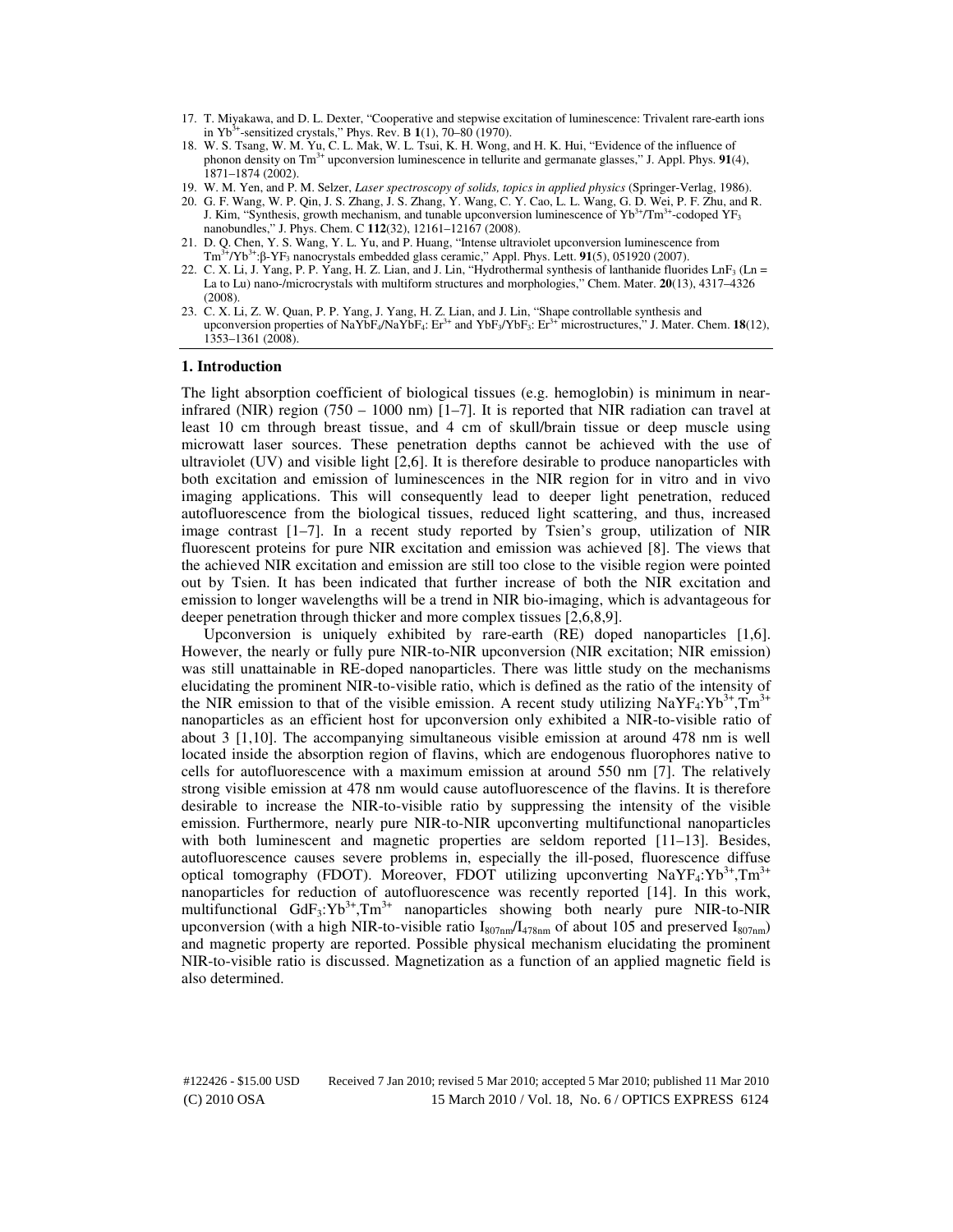# **2. Results and discussion**

The GdF<sub>3</sub>: *x* Yb<sup>3+</sup>, *y* Tm<sup>3+</sup> nanoparticles (*x* = 20, 23 mol%; *y* = 0.5, 1, 2, 3 mol%) were prepared using hydrothermal synthesis. An X-ray diffraction (XRD) pattern of the  $GdF_3:23\%Yb^{3+},1\%Tm^{3+}$  nanoparticles is shown in Fig. 1(a). The diffraction pattern is in good agreement with a JCPDS standard card (no. 12-0788) of an orthorhombic  $GdF_3$  crystal phase and space group *Pnma*. The obtained nanoparticles are mainly composed of elongated nanoparticles, with a small proportion of spherical and nearly spherical nanoparticles. The average length and width of the elongated nanoparticles are around 100 and 50 nm, respectively; while the average sizes of the spherical and nearly spherical nanoparticles are around 40 nm (Fig. 1(b)). The homogeneous distribution of the  $Yb<sup>3+</sup>$  and Tm<sup>3+</sup> dopant ions in the GdF<sub>3</sub>:Yb<sup>3+</sup>,Tm<sup>3+</sup> nanoparticles is supported by the SEM element mapping images (not shown). It is because there is no preferred location of  $Yb^{3+}$  and  $Tm^{3+}$  dopant ions in GdF<sub>3</sub> host during crystal growth. Also, the colloidal solution of  $Gd(NO<sub>3</sub>)<sub>3</sub>$ , Yb $(NO<sub>3</sub>)<sub>3</sub>$ , Tm $(NO<sub>3</sub>)<sub>3</sub>$ solutions and NaF particles were vigorously stirred for 2 h before hydrothermal treatment.



Fig. 1. (a) XRD pattern of the  $GdF_3:23\%Yb^{3+}$ ,  $1\%Tm^{3+}$  nanoparticles with the dominant peaks labeled. (b) FE-SEM image of the GdF<sub>3</sub>:23%Yb<sup>3+</sup>,1%Tm<sup>3+</sup> nanoparticles.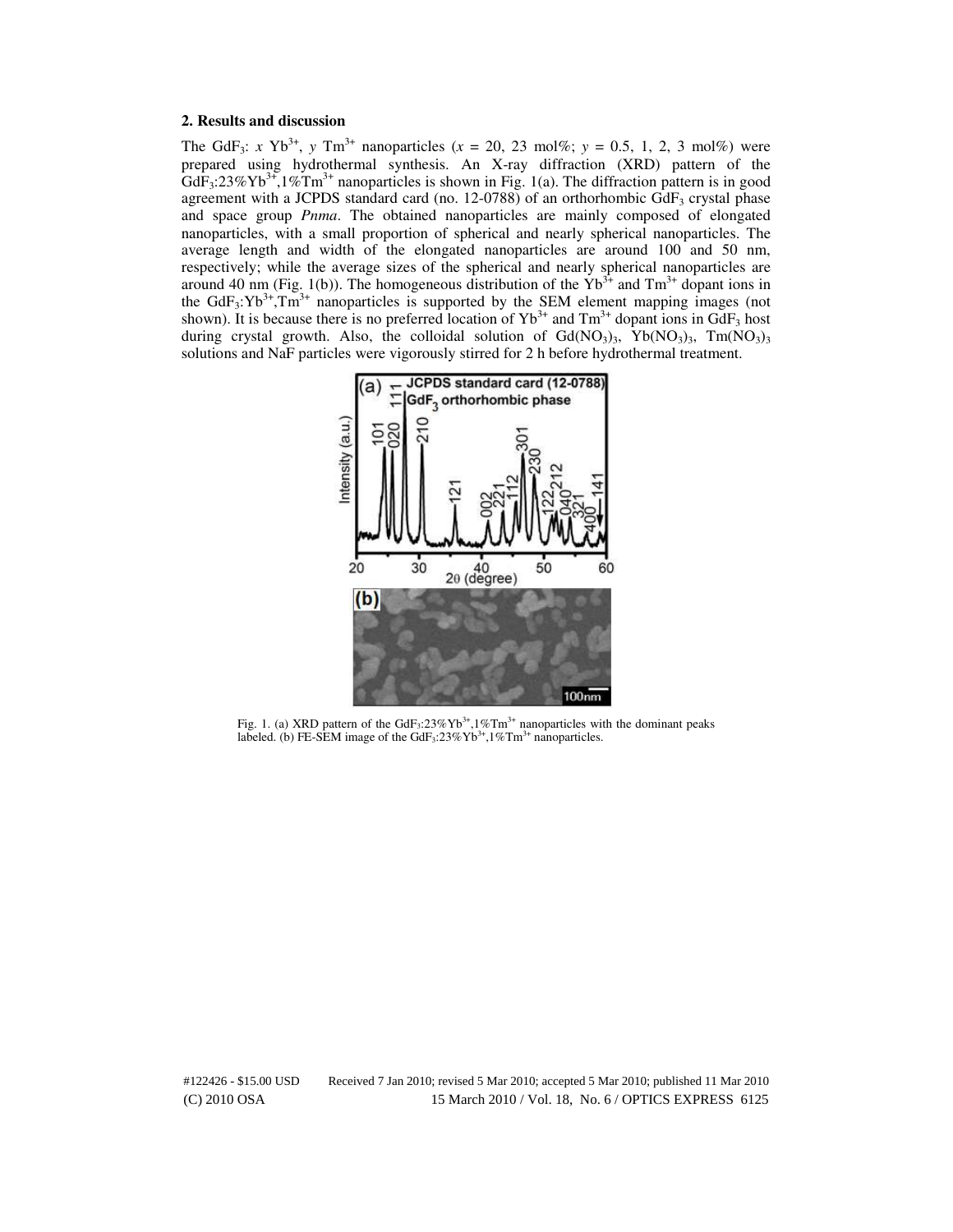#### Phonon-assisted energy transfer  $25 -$ Energy Energy  $x$  10<sup>3</sup> (cm<sup>-1</sup>) mismatch B ١G  $20<sup>1</sup>$ **Energy** mismatch A 15 3F  $3H$  $^{2}F_{5/2}$ 10  $\mathrm{^{3}H}_{5}$  $3F$ 5 Ē È Ĕ 478 ខ 3μ  $2F_{7/2}$ 0 1% Tm<sup>3+</sup> 23% Yb<sup>3+</sup>

Fig. 2. (Color online) The upconversion mechanisms of the dopants of the  $Yb^{3+}$  and  $Tm^{3+}$  ions under 980 nm CW laser excitation (90 mW).  $GdF_3:23\%Yb^{3+},1\%Tm^{3+}$  with dominant emission at 807 nm is shown as an example. The upward solid, downward solid, dashed, dotted, and curly solid arrows represent excitation, emission, phonon assisted energy transfer, multiphonon relaxation, and energy mismatch between the transitions within the  $Yb^{3+}$  and the  $Tm^{3+}$  ions, respectively.



Fig. 3. (Color online) (a) Room temperature photoluminescent emission spectra of the GdF<sub>3</sub>:  $20\% \text{ Yb}^{3+}$ , *y* Tm<sup>3+</sup> (*y* = 0.5, 1, 2, 3 mol%) nanoparticles excited at 980 nm (90 mW). (b) The corresponding magnified part illustrating the weak visible light emission in (a). (c) Room temperature photoluminescent emission spectra of the GdF<sub>3</sub>:  $\bar{x}$  Yb<sup>3+</sup>, 1% Tm<sup>3+</sup> ( $\bar{x}$  = 20, 23 mol%) nanoparticles excited at 980 nm (90 mW). (d) The corresponding magnified part illustrating the weak visible light emission in  $(c)$ . The vertical scale of  $(c)$  is the same as that of (a), and the vertical scale of  $(d)$  is the same as that of  $(b)$ .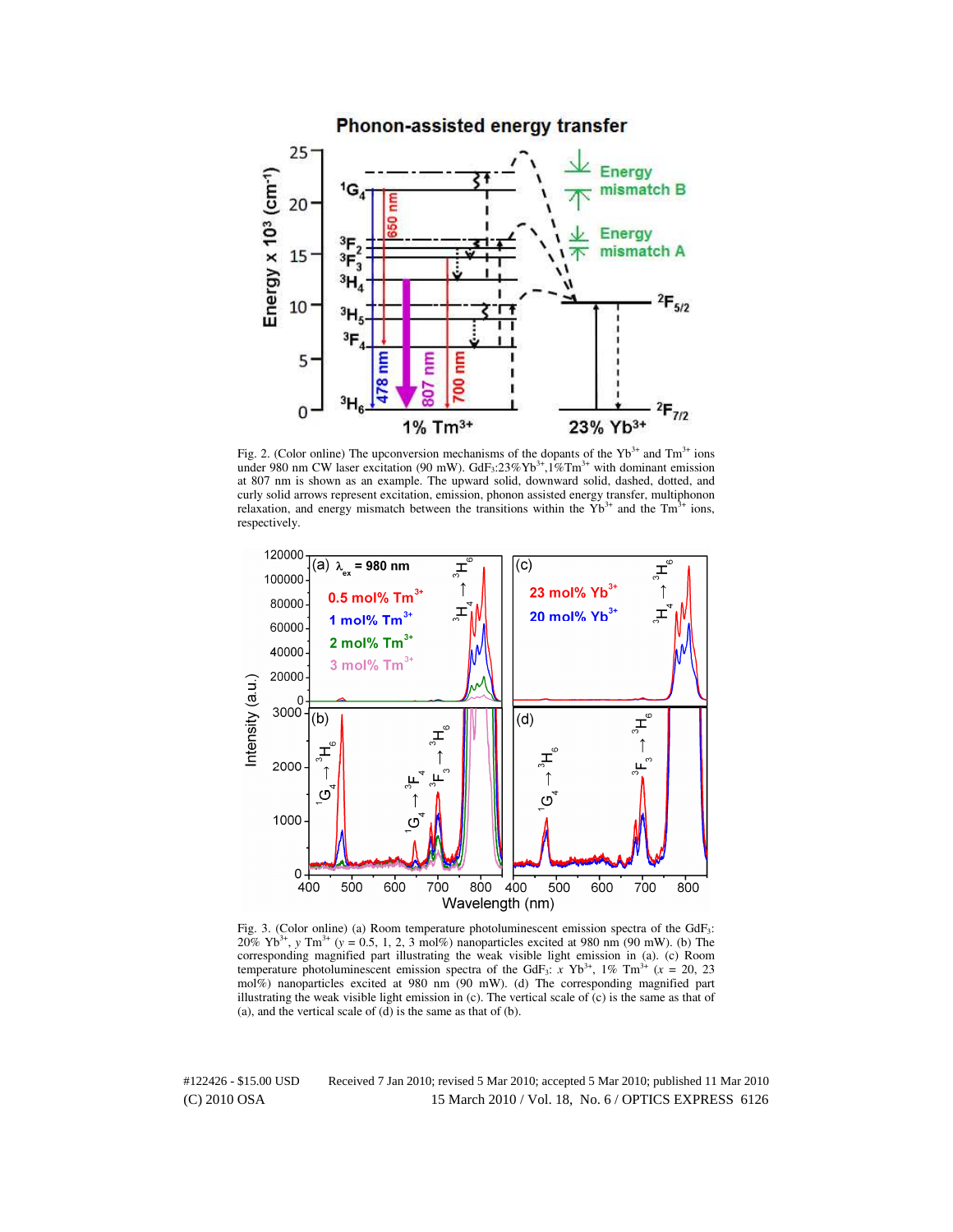**Table 1. Optimization of the NIR-to-visible ratios through variations in dopants concentrations: (a) Variation in Tm3+ doping concentration in GdF3: 20% Yb3+ ,** *y* **Tm3+ (***y*  $= 0.5, 1, 2, 3 \text{ mol\%}$ ), and (b) variation in Yb<sup>3+</sup> doping concentration in GdF<sub>3</sub>: *x* Yb<sup>3+</sup>, 1%  $\text{Tm}^{3+}$  ( $x = 20, 23 \text{ mol\%}$ ).

(a) Variation in Tm<sup>3+</sup> doping concentration in GdF<sub>3</sub>:  $20\%$  Yb<sup>3+</sup>, *y* Tm<sup>3+</sup>.

| NIR-to-visible ratios                                                                                     | $Tm^{3+}$ doping concentration (mol%) |     |     |     |  |
|-----------------------------------------------------------------------------------------------------------|---------------------------------------|-----|-----|-----|--|
|                                                                                                           | 0.5                                   |     |     |     |  |
| $I_{807 \text{ nm}}/I_{478 \text{ nm}}$                                                                   | 37                                    | 76  | 77  | N/A |  |
| $I_{807 \text{ nm}}$ / $I_{650 \text{ nm}}$                                                               | 176                                   | N/A | N/A | N/A |  |
| $I_{807 \text{ nm}}$ / $I_{700 \text{ nm}}$                                                               | 72.                                   | 56  | 29  | 12  |  |
| (b) Variation in $Yb^{3+}$ doping concentration in GdF <sub>3</sub> : x $Yb^{3+}$ , 1% Tm <sup>3+</sup> . |                                       |     |     |     |  |
| NIR-to-visible ratios                                                                                     | $Yb^{3+}$ doping concentration (mol%) |     |     |     |  |
|                                                                                                           | 20                                    |     | 23  |     |  |
| $I_{807 \text{ nm}}/I_{478 \text{ nm}}$                                                                   | 76                                    |     | 105 |     |  |
| $I_{807 \text{ nm}}$ / $I_{650 \text{ nm}}$                                                               | N/A                                   |     | N/A |     |  |
| $I_{807 \text{ nm}}$ / $I_{700 \text{ nm}}$                                                               | 56                                    |     | 61  |     |  |

Photoluminescent emission (PL; excited with a NIR 980 nm CW laser diode of 90 mW) spectra of the GdF<sub>3</sub>:  $x \text{ Yb}^{3+}$ ,  $y \text{ Tm}^{3+}$  nanoparticles were measured by an Edinburgh Instruments FLSP920 spectrofluorometer. The energy transfer mechanisms responsible for the upconversion emissions in GdF<sub>3</sub>:Yb<sup>3+</sup>,Tm<sup>3+</sup> are shown in Fig. 2. A series of characteristic emission peaks of the  $Tm<sup>3+</sup>$  ions ranging from visible blue to NIR are clearly observed in Fig. 3, with the dominant emission at 807 nm. The NIR-to-visible ratio is increased through the optimization of the dopant concentrations (Table 1), which is a common method of fine tuning the NIR-to-visible ratio [6,15,16]. It is clearly seen that the absolute intensity of the NIR emission I<sub>807nm</sub> of GdF<sub>3</sub>:23%Yb<sup>3+</sup>,1%Tm<sup>3+</sup> is almost the same as that of  $GdF_3:20\% \text{Yb}^{3+}$ ,  $0.5\% \text{Tm}^{3+}$  and remains the highest among different dopant concentrations (Fig. 3). It is also noted that  $I_{478nm}$  decreases significantly and the NIR-to-visible ratio  $(I_{807nm}/I_{478nm})$  ultimately reaches a remarkable value of 105 in GdF<sub>3</sub>:23%Yb<sup>3+</sup>,1%Tm<sup>3+</sup>. This may be due to the enhanced population of the  ${}^{3}H_{4}$  state and increased energy transfer efficiency from the Yb<sup>3+</sup> to the Tm<sup>3+</sup> ions [15]. The enhanced population of the <sup>3</sup>H<sub>4</sub> state is caused by energy resonance between the  ${}^1G_4 \rightarrow {}^3H_4$  and  ${}^3F_2 \leftarrow {}^3F_4$  (Fig. 2) with the increase of the  $\text{Tm}^{3+}$  doping concentration from 0.5 to 1 mol% in the GdF<sub>3</sub>: 20% Yb<sup>3+</sup>, y  $\text{Tm}^{3+}$ nanoparticles ( $y = 0.5, 1, 2, 3 \text{ mol}$ %) [15]. This enhanced population of the <sup>3</sup>H<sub>4</sub> state primarily enhances the intensity of the NIR emission ( $I_{807nm}$ ;  ${}^{3}H_{4} \rightarrow {}^{3}H_{6}$ ), and at the same time, it leads to the decreases in the intensities of the visible emissions of  $I_{478nm}$  ( ${}^{1}G_{4} \rightarrow {}^{3}H_{6}$ ) and  $I_{650nm}$  ( ${}^{1}G_{4}$  $\rightarrow$ <sup>3</sup>F<sub>4</sub>). Further increase in the Tm<sup>3+</sup> doping concentration leads to the dominance of concentration quenching, which turns out to suppress the NIR-to-visible ratio  $(I_{807nm}/I_{478nm})$ . Another NIR-to-visible ratio  $(I_{807nm}/I_{700nm})$  continuously decreases with the increase in the  $Tm<sup>3+</sup>$  doping concentration due to the influence of the concentration quenching only. The increased energy transfer efficiency from the  $Yb^{3+}$  to the Tm<sup>3+</sup> ions is achieved with the increase of the Yb<sup>3+</sup> doping concentration to 23 mol% in the GdF<sub>3</sub>: *x* Yb<sup>3+</sup>, 1% Tm<sup>3+</sup> nanoparticles  $(x = 20, 23 \text{ mol\%)}$ . This amplifies the effect of the enhanced population of the  ${}^{3}H_{4}$  state, and thus, the NIR-to-visible ratio (I<sub>807nm</sub>/I<sub>478nm</sub>) reaches to 105 in  $GdF_3:23\%Yb^{3+},1\%Tm^{3+}$ . The remarkable NIR-to-visible ratio of 105 has not yet been reported in other hosts, including the highly efficient and intensively studied  $\text{NaYF}_4$  [3,15].

In addition to the effect of the dopant concentration, it is believed that the effects of the intrinsically larger probability of the phonon assisted energy transfer leading to the NIR emission [17] and the phonons of the GdF<sub>3</sub> host [18,19] contribute to the remarkable NIR-tovisible ratio of 105 obtained in the GdF<sub>3</sub>:23%Yb<sup>3+</sup>,1%Tm<sup>3+</sup> (Figs. 2 and 4(a)). The probability of the phonon assisted energy transfer from the  $Yb^{3+}$  ions to the  $Tm^{3+}$  ions decreases exponentially with the increase in the energy mismatch between the transitions within the  $Yb^{3+}$  ( ${}^{2}F_{7/2} \rightarrow {}^{2}F_{5/2}$ ) and the Tm<sup>3+</sup> ( ${}^{3}H_{6} \rightarrow {}^{3}H_{5}$ ,  ${}^{3}F_{4} \rightarrow {}^{3}F_{2}$  and  ${}^{3}H_{4} \rightarrow {}^{1}G_{4}$ ). As the energy mismatch for the  ${}^{3}F_{4} \rightarrow {}^{3}F_{2}$  (1000 cm<sup>-1</sup>; denoted as energy mismatch A in Fig. 2) is smaller than that for the  ${}^{3}H_4 \rightarrow {}^{1}G_4$  (1800 cm<sup>-1</sup>; denoted as energy mismatch B in Fig. 2), the probability of the phonon assisted energy transfer leading to the NIR emission is intrinsically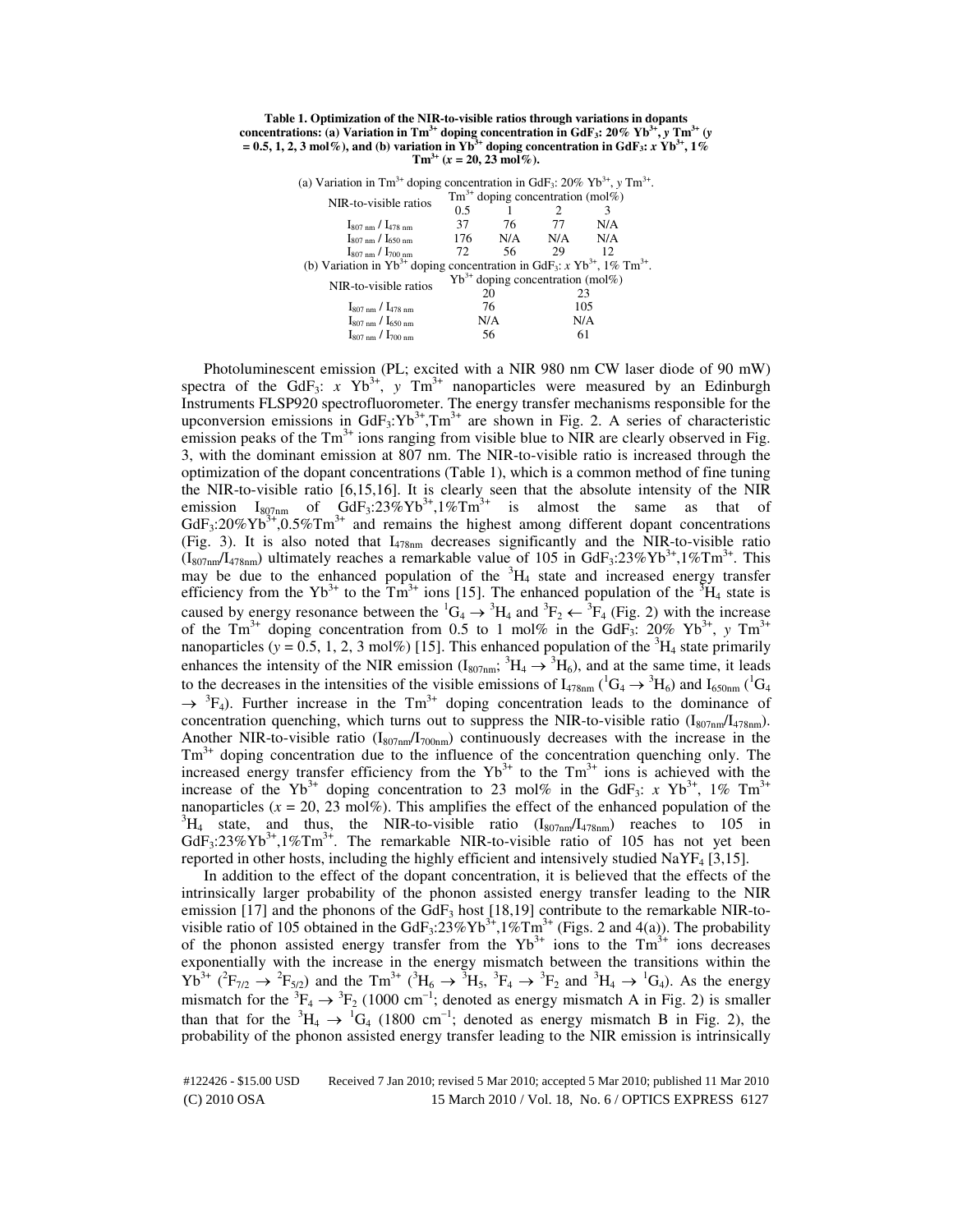larger (Fig. 2) [17]. Furthermore, the probability of the phonon assisted energy transfer from  $Yb^{3+}$  to Tm<sup>3+</sup> decreases with the number of phonons of the hosts required to fill up the energy mismatch [17–19], which may be the factor that determines different NIR-to-visible ratios for different hosts of the same dopants and dopant concentrations. The number of phonons required is an intrinsic property of the host which can be estimated from the Raman spectrum of the host.

To verify the above mechanism, a comparison on the Raman spectra between  $GdF_3$  and  $YF_3$  hosts (Fig. 4(a)) is carried out since both hosts co-doped with  $Yb^{3+}/Tm^{3+}$  are in the same crystal phase, i.e. orthorhombic (not shown), and  $YF_3:Yb^{3+},Tm^{3+}$  nanoparticles are reported to exhibit intense NIR-to-UV upconversion (NIR excitation; UV emission) [20,21]. Here, GdF<sub>3</sub>,  $YF_3$  and  $YF_3$ :23% $Yb^{3+}$ ,1% $Tm^{3+}$  were all prepared using hydrothermal synthesis. The influence of the phonons of the hosts on the NIR-to-visible ratios is demonstrated. The phonon modes with energies around 333.3 and 360 cm<sup>-1</sup> of the GdF<sub>3</sub> host and 250 and 450  $cm^{-1}$  of the YF<sub>3</sub> host are responsible for the NIR-to-visible ratios (Fig. 4(a)). For the energy mismatch of the  ${}^{3}H_{4} \rightarrow {}^{1}G_{4}$  transition of 1800 cm<sup>-1</sup> (denoted as energy mismatch B in Fig. 2) [17], four phonons with energy of 450 cm<sup>-1</sup> for the YF<sub>3</sub> host and five phonons with energy of 360 cm<sup>-1</sup> for the GdF<sub>3</sub> host are required to fill up the energy mismatch. As higher numbers of phonons of the  $GdF_3$  host are required to fill up the energy mismatch, this suggests that the probability of the phonon assisted energy transfer leading to the emissions at 478 and 650 nm  $({}^{3}H_{4} \rightarrow {}^{1}G_{4})$  for the GdF<sub>3</sub>:23%Yb<sup>3+</sup>,1%Tm<sup>3+</sup> is smaller than that for the  $YF_3:23\%Yb^{3+},1\%Tm^{3+}$ . While four phonons with energy of 250 cm<sup>-1</sup> for the YF<sub>3</sub> host and three phonons with energy of 333.3  $cm^{-1}$  for the GdF<sub>3</sub> host are required to fill up the energy mismatch of the  ${}^{3}F_{4} \rightarrow {}^{3}F_{2}$  transition at 1000 cm<sup>-1</sup> (denoted as energy mismatch A in Fig. 2) [17]. This suggests a larger probability of the phonon assisted energy transfer leading to the emissions at 700 and 807 nm ( ${}^{3}F_{4} \rightarrow {}^{3}F_{2}$ ) for the GdF<sub>3</sub>:23%Yb<sup>3+</sup>,1%Tm<sup>3+</sup> than that for the  $YF_3:23\%Yb^{3+}$ ,  $1\%Tm^{3+}$ . Taking the above two probabilities into account, the NIR-to-visible ratio of the GdF<sub>3</sub>:23%Yb<sup>3+</sup>,1%Tm<sup>3+</sup> should be larger than that of the YF<sub>3</sub>:23%Yb<sup>3+</sup>,1%Tm<sup>3+</sup>, which is consistent with our measured remarkable NIR-to-visible ratio of 105 in  $GdF_3:23\%Yb^{3+},1\%Tm^{3+}$  versus 52 in  $YF_3:23\%Yb^{3+},1\%Tm^{3+}$  (Fig. 4). It is noted that the intensity of the entire PL spectrum of the  $YF_3:23\%Yb^{3+},1\%Tm^{3+}$  is larger than that of the GdF<sub>3</sub>:23%Yb<sup>3+</sup>,1%Tm<sup>3+</sup> (Figs. 4(d) and 4(e)). This is probably due to a smaller unit cell volume of the  $YF_3$  host, which causes an increase in the crystal field strength around the dopant ions and leads to an enhanced upconversion efficiency [6]. As the NIR-to-visible ratio  $(I_{807nm}/I_{478nm})$  of the GdF<sub>3</sub>:23%Yb<sup>3+</sup>,1%Tm<sup>3+</sup> is larger than that of the YF<sub>3</sub>:23%Yb<sup>3+</sup>,1%Tm<sup>3+</sup>, it suggests that the  $GdF_3:23\%Yb^{3+},1\%Tm^{3+}$  should produce relatively smaller amount of autofluorescence as compared to the  $YF_3$ :23% $Yb^{3+}$ ,1% $Tm^{3+}$ .

Apart from the excellent performance of exhibiting nearly pure NIR-to-NIR upconversion, the GdF<sub>3</sub>:23%Yb<sup>3+</sup>,1%Tm<sup>3+</sup> nanoparticles also exhibit paramagnetism at 293 K (applied field ranges from −20 to 20 kOe) due to noninteracting localized nature of the magnetic moment (Fig. 5) [11]. Detailed physical mechanisms elucidating the magnetic properties of the REdoped  $GdF_3$  nanoparticles have been given in our previous report [11]. The magnetization at 20 kOe (at 293 K) is around 2 emu/g, which is near to the reported value of the nanoparticles used for common bio-separation [11–13].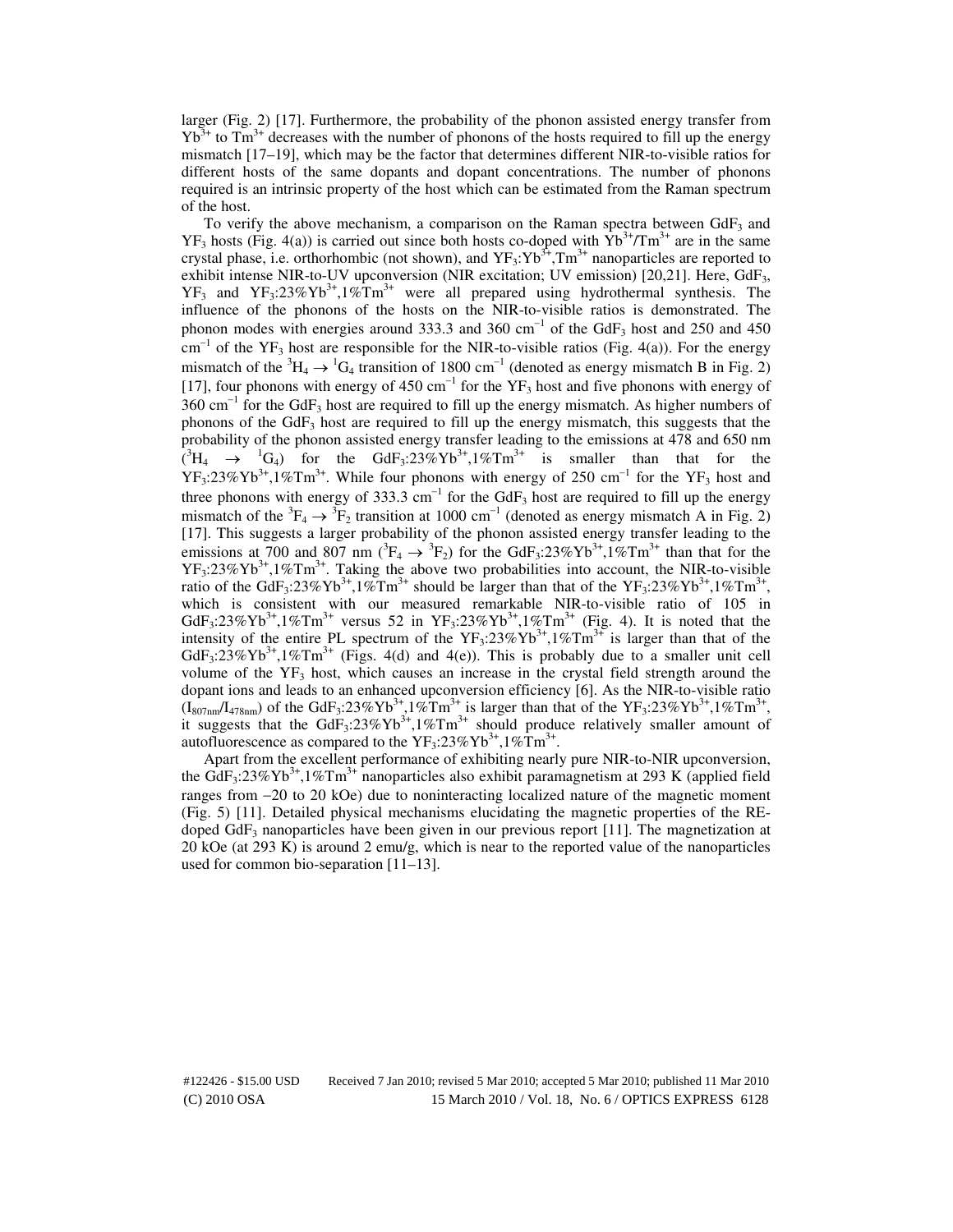

Fig. 4. (Color online) (a) Comparison on the room temperature Raman spectra between the  $GdF_3$  (blue) and  $YF_3$  (red) hosts excited at 488 nm. (b) Normalized room temperature photoluminescent emission spectra of the  $GdF_3:23\%Yb^{3+},1\%Tm^{3+}$  (blue) and the  $YF_3:23\%Yb^{3+}$ , 1%Tm<sup>3+</sup> (red) excited at 980 nm (90 mW). (c) The corresponding magnified part illustrating the weak visible light emission in (b). The NIR-to-visible ratio  $(I_{807nm}/I_{478nm})$  of the GdF<sub>3</sub>:23%Yb<sup>3+</sup>,1%Tm<sup>3+</sup> (105 vs. 52). (d) Room temperature photoluminescent emission spectra of the GdF<sub>3</sub>:23%Yb<sup>3+</sup>,1%Tm<sup>3+</sup> (blue) and the  $YF_3:23\%Yb^{3+},1\%Tm^{3+}$  (red) excited at 980 nm (90 mW). (e) The corresponding magnified part illustrating the weak visible light emission in (d).



Fig. 5. Magnetization as a function of applied magnetic field of the GdF<sub>3</sub>:23%Yb<sup>3+</sup>,1%Tm<sup>3+</sup> nanoparticles at 293 K.